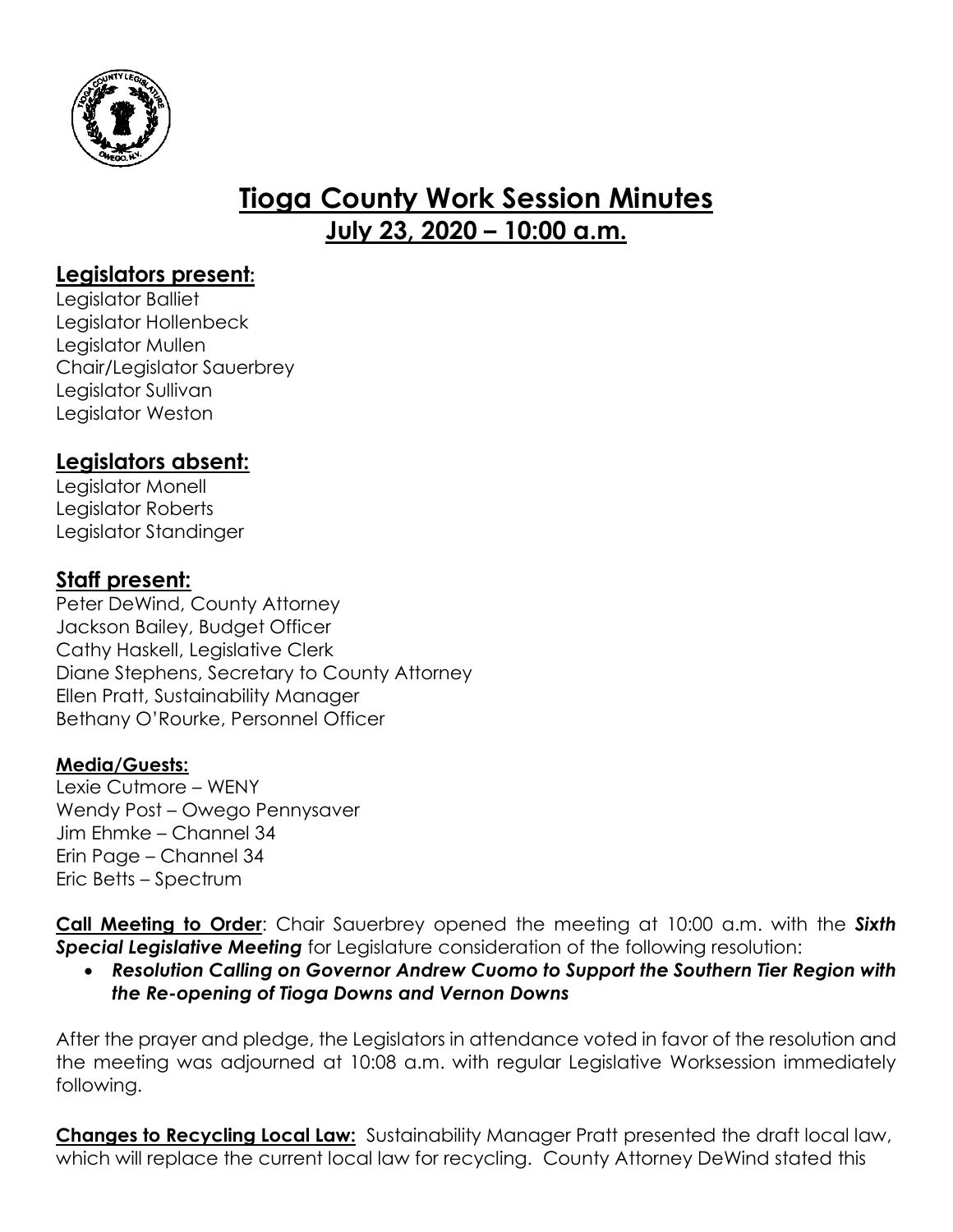draft has a different requirement about who is actually doing the source separation and taking it to a recycling facility. The local law requires material waste haulers within the County to provide for their commercial and residential customers recycling pick up as well. This law continues to require residences and businesses to separate recycling out and requires the haulers to provide the service of separating recycling vs solid waste material. It is anticipated this will be brought to the August Legislative meeting after being brought to the Public Works Committee.

In answer to a question presented by Legislator Sullivan, Ms. Pratt stated other counties such as Cortland, Broome and Chemung are going this route with recycling. Legislator Mullen stated he does not think the County has a choice but to come up with a new plan because of the significantly increased cost for curbside.

Legislator Sullivan stated this increase was anticipated and an attempt was made to put bids out for weekly pickup as well as bi-weekly pickup. She also stated that within her district, there are many agricultural residents and the current method by which those residents are charged does not take into account that a farmer with a house and family and 200 acres is being taxed as if there are homes on that 200-acre parcel. Legislator Sullivan reported these property owners have been negatively impacted because of that method and will probably be very pleased with the change, while others will not be pleased with the change. The bottom line is that the cost for curbside is just not sustainable especially since the County will be hit with the "State's budget woes". Legislator Sullivan thanked Ms. Pratt and others for their work.

Attorney DeWind stated changes could still be made to this proposed local law.

Legislator Mullen reiterated this was put out to bid and the lowest bid was \$1.16 million more per year for five years, which is not sustainable. Ms. Pratt stated it was a 103% increase.

**Approval of July 9, 2020 Worksession Minutes**: On motion of Legislator Sullivan, seconded by Legislator Hollenbeck and unanimously carried the July 9, 2020 minutes were approved.

#### **Action Items:**

### **ACTION ITEM #1– 6/4/2020 – Personnel Non-Union Salary Study**

Chair Sauerbrey stated this action item would be carried forward to 2021 or 2022, with work possibly starting in 2021.

**ACTION ITEM #1– 6/18/2020 – Public Health Recognition**

Chair Sauerbrey stated we would reach out to Legislator Standinger to make sure this in process for the August 11, 2020 Legislative meeting.

### **Budget Update**: *Jackson Bailey, Budget Officer*

Budget Officer Bailey reported he has done research, reached out to other counties, as well as spoken to former County Budget Officer Rita Hollenbeck to get feedback on how to go about the budget cut more feasibly.

After consultation, Mr. Bailey proposed that a resolution be done to modify the budget to reflect the 10% budget cut. Mr. Bailey asked Chief Accountant Stephanie Jerzak to create a contingency account specifically for COVID-19 to hold the 10% budget cut funds noting that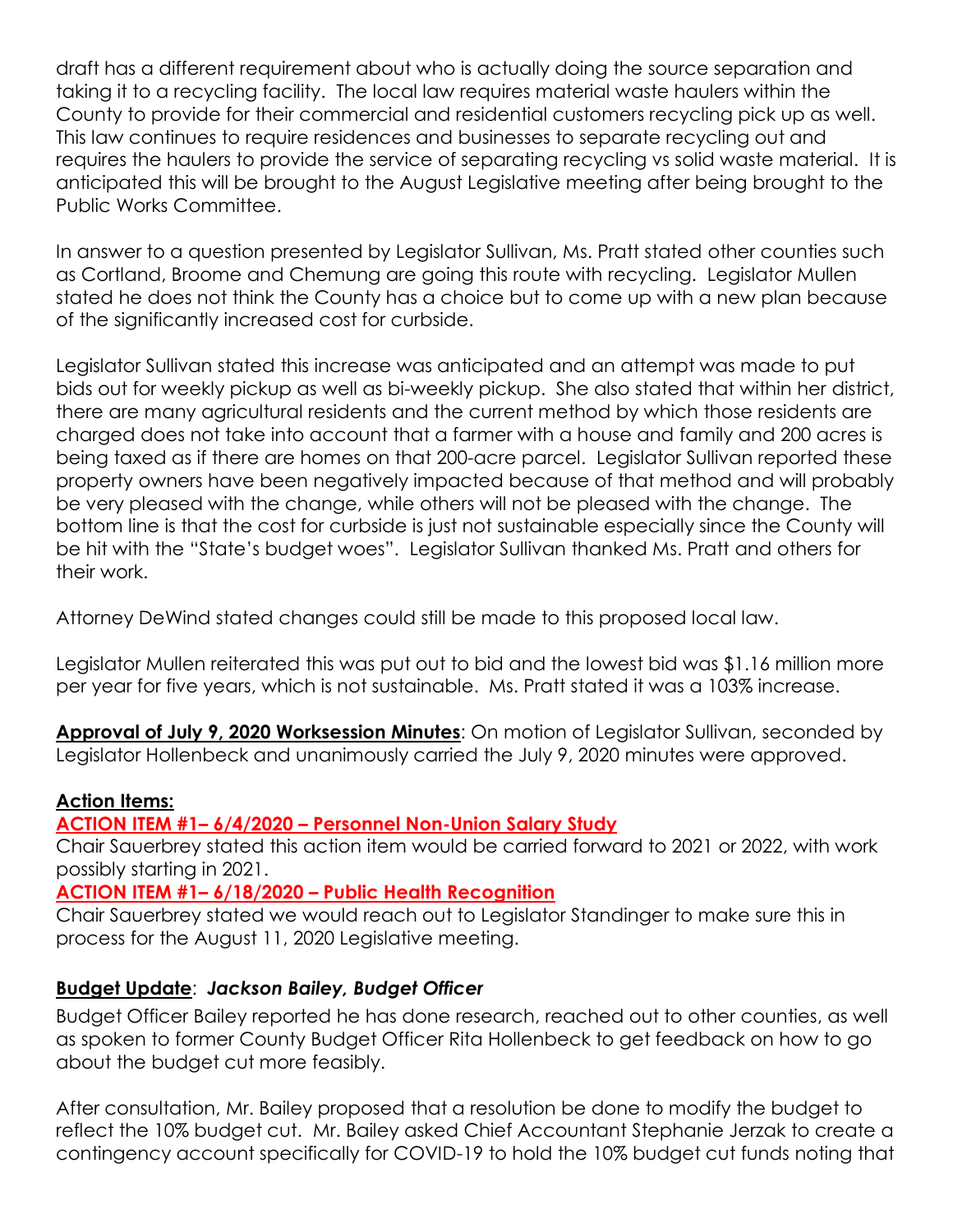in the event a department falls short because of their 2020 budgetary cut, the money can be pulled back out of that contingency account. Mr. Bailey reported a contingency account would also keep funds separate from normal operations. The resolution will be broken out for every single account line that was reduced and clearly state what is being pulled. The total amount of the reduction is \$1.73 million, which is 2% of total appropriations for 2020's budget and 6.5% of what he considers available.

Legislator Sullivan wanted to clarify that all 2020 budgetary reductions will go into this COVID-19 contingency account. Mr. Bailey concurred this was correct. Mr. Bailey stated that at the end of the year those funds (or the balance remaining of those funds) will drop back into the fund balance and will help close any gap where there might be a shortfall.

Legislator Sullivan also asked if a department has a shortfall, does that shortfall have to be directly related to COVID-19. Mr. Bailey stated no, if the money they previously cut is needed, Departments could go to the Legislature for approval to get the money transferred back to their 2020 budget through the standard resolution process.

Legislator Balliet asked what options are available if we have to go higher. Mr. Bailey stated that appropriations would have to be made from the fund balance.

Legislator Weston asked if the State made any stipulations regarding the 2% tax cap. Mr. Bailey stated they have just put out their factor adjustments for the tax cap and he will be working with Real Property Director Huseby and County Treasurer McFadden.

Regarding the 2021 budget, Mr. Bailey stated August 7 is the deadline for submission to him. It was brought to his attention that some committees meet after that date, so he is offering flexibility with that. His plan is to shut off department level entry on August 14.

At the August 20 Legislative Worksession, Mr. Bailey reported he plans on reviewing the tax cap percentages and giving tentative proposals of what the tax cap number will be, as well as looking at what has been proposed and the preliminary fund balance. Mr. Bailey reported he would keep the Legislature informed of the revenues being tracked, sales tax projections, and status of outside agency funding. He will continue to monitor any mandated services mandates, new employment contracts, casino revenue and any State and Federal Aid reductions.

Chair Sauerbrey stated outside agencies have been notified that the County has taken a 10% budgetary cut for 2020 and that these agencies can expect to have the same funding directive and possibly more in 2021. Chair Sauerbrey has spoken with a couple of these agencies and they have been very understanding of the circumstances. Legislator Sullivan asked Chair Sauerbrey if these agencies recognized that they were not asked for a budgetary cut in their 2020 allocations. Chair Sauerbrey reported they are aware and very appreciative of that.

Mr. Bailey stated he would be conducting a "Budget 101" seminar next Thursday. An invitation was emailed to all Directors stating there is a RSVP process with Legislative Clerk Haskell, as the ITCS Computer Lab is limited to 12 computer stations. Chair Sauerbrey expressed her appreciation to Mr. Bailey for doing this.